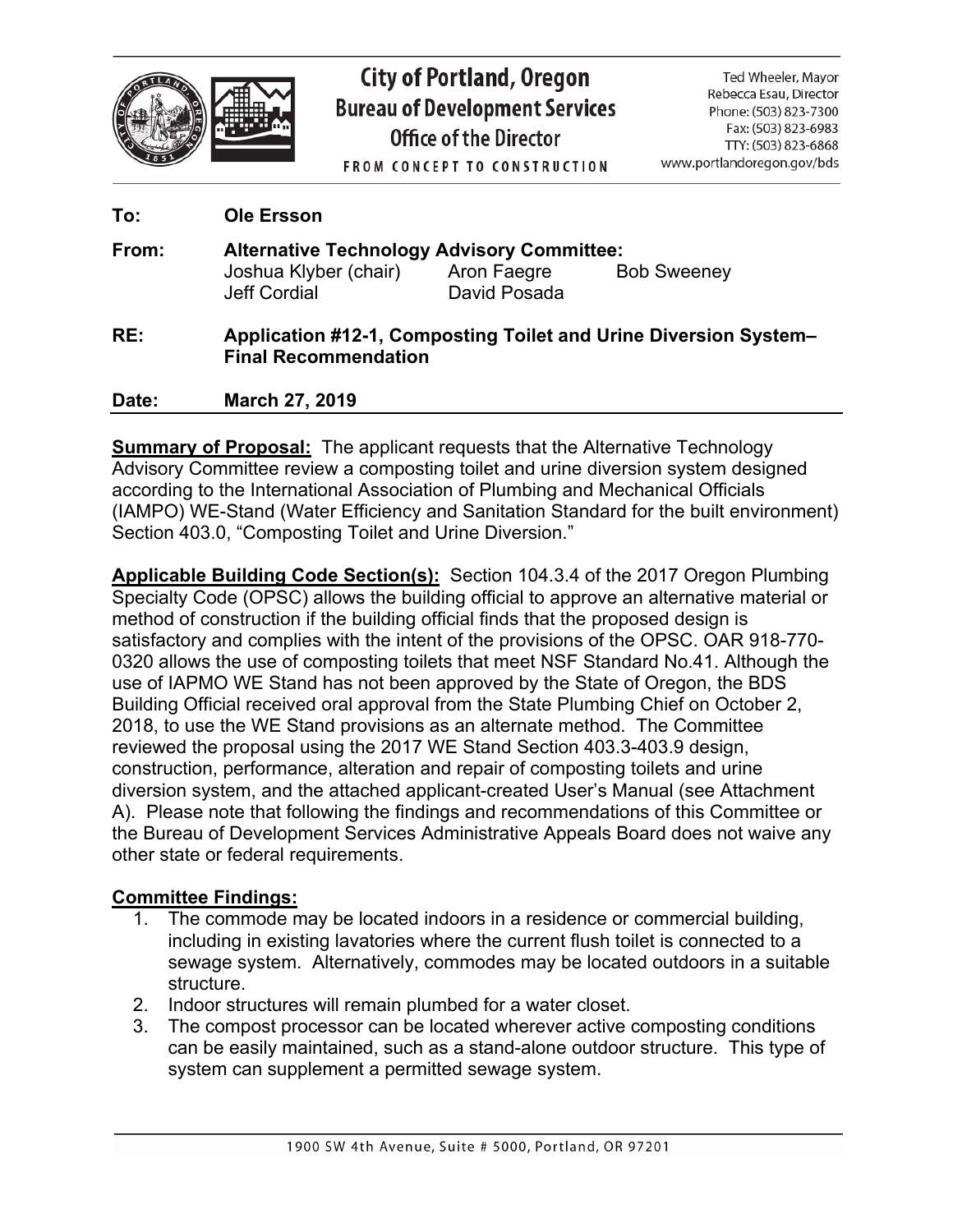- 4. The system can supplement a permitted sewage system or be used as a standalone system replacing a traditional flush toilet. (Note: it is not a replacement for a sanitary system intended to process gray water from sinks, bathtubs, and showers.)
- 5. A plumbing permit must be obtained for graywater and other plumbing installations in house. Please note: per Oregon State law, human sewage may not be included in a graywater system. Any graywater system used on the site must be adjunct to, and not a part of, the composting toilet and urine diversion system.
- 6. Detailed plans for the commode (location in bathroom, volume, etc.) must be included.
- 7. A site plan, including where containers will be stored, location of plants, etc., that shows there is sufficient area for on-site distribution of the compost and treated materials, must be included.
- 8. A spillage plan must be created in accordance with the attached Operation and Maintenance Manual.
- 9. Protocols for adjusting the carbonation level of compost must follow the Operation and Maintenance Manual.
- 10. A diagram of vents used in each compost processor that uses a hinged roof to cover the compost must be provided.
- 11. Details with minimum space requirements and information regarding financial obligations must be provided.
- 12. Each step of the composting process outlined in the attached Operation and Maintenance Manual must be followed.
- 13. Minimum space requirements outlined in the Operation and Maintenance Manual will be maintained.
- 14. Dimensions of toilet/bucket including materials, cleaning, and replacement plan outlined in the Operation and Maintenance Manual will be followed.
- 15. Composting bins must be labeled and dated.
- 16. The house must remain owner-occupied or occupied by a long-term renter of no less than 6 months and may not be used as a short-term rental (short-term guests are fine). Testing of the compost must be done after the first batch any time there is a change of occupancy. If the house is not owner-occupied, the renter must be trained by the owner, which training shall be documented in the log described in paragraph 21 below.
- 17. The buckets and the lids for collecting human waste in the bathroom and transferring the waste to the compost bins must be labeled to avoid being used for any other purposes.
- 18. Only the type of buckets and lids (material, capacity, dimensions, examples of typical brand or product name) as outlined in the attached Operation and Maintenance Manual may be used.
- 19. Toilet seat height shall be consistent with the attached drawings.
- 20. The typical quantity of "carbon-rich additives" to be added to the toilet collection chamber (bucket) after each person's use will be consistent with the attached Operation and Maintenance Manual.